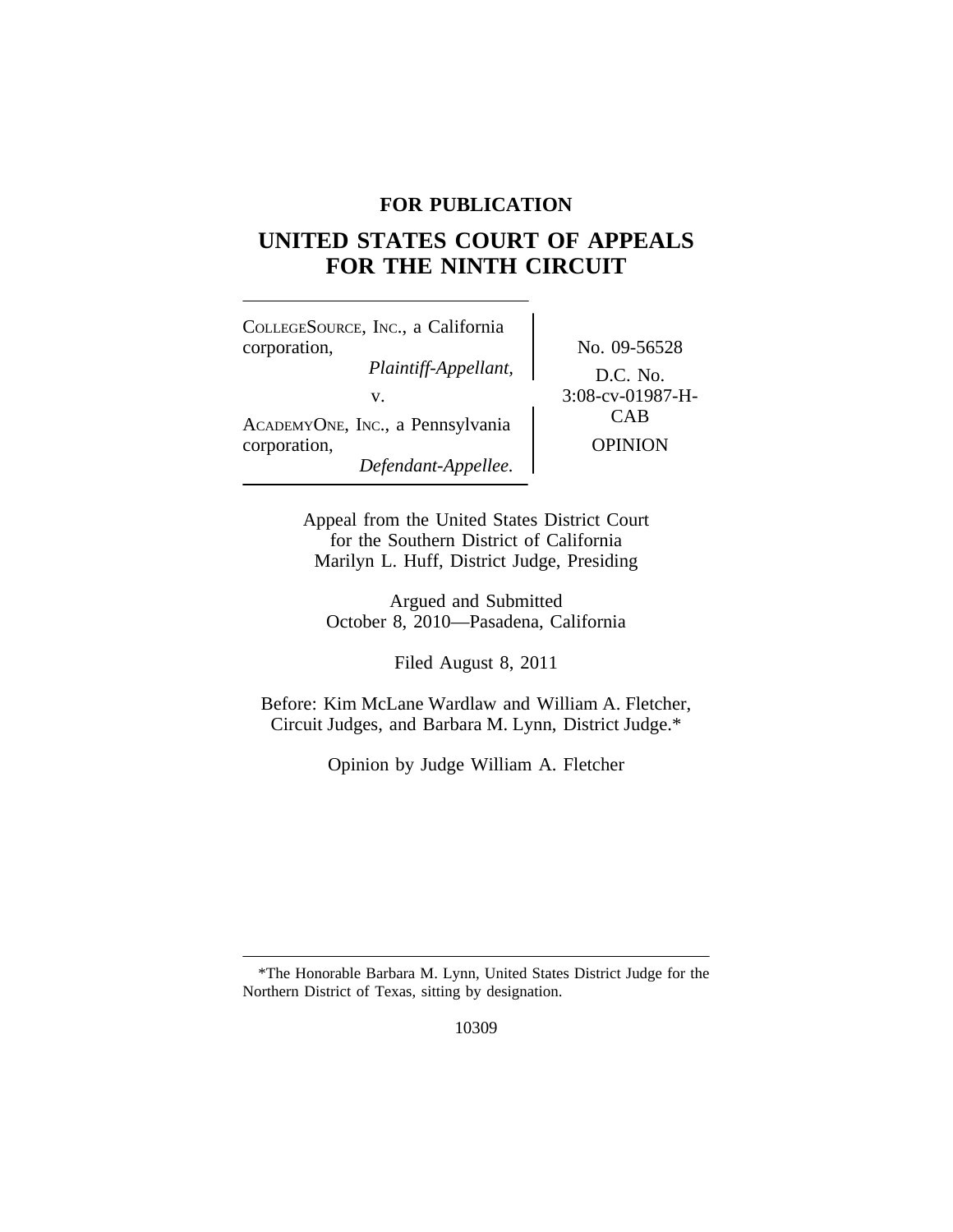## **COUNSEL**

Alexander Papaefthimiou, Darren Quinn, Law Offices of Darren J. Quinn, Del Mar, California, William F. Woods, San Diego, California, for the appellant.

John P. Cooley, Karen Shichman Crawford, Duane Morris, LLP, San Diego, California, Aliza Rebecca Karetnick, David F. Landau, Duane Morris, LLP, Philadelphia, Pennsylvania, for the appellee.

## **OPINION**

W. FLETCHER, Circuit Judge:

CollegeSource, Inc. ("CollegeSource") sued AcademyOne, Inc. ("AcademyOne") in federal district court for the Southern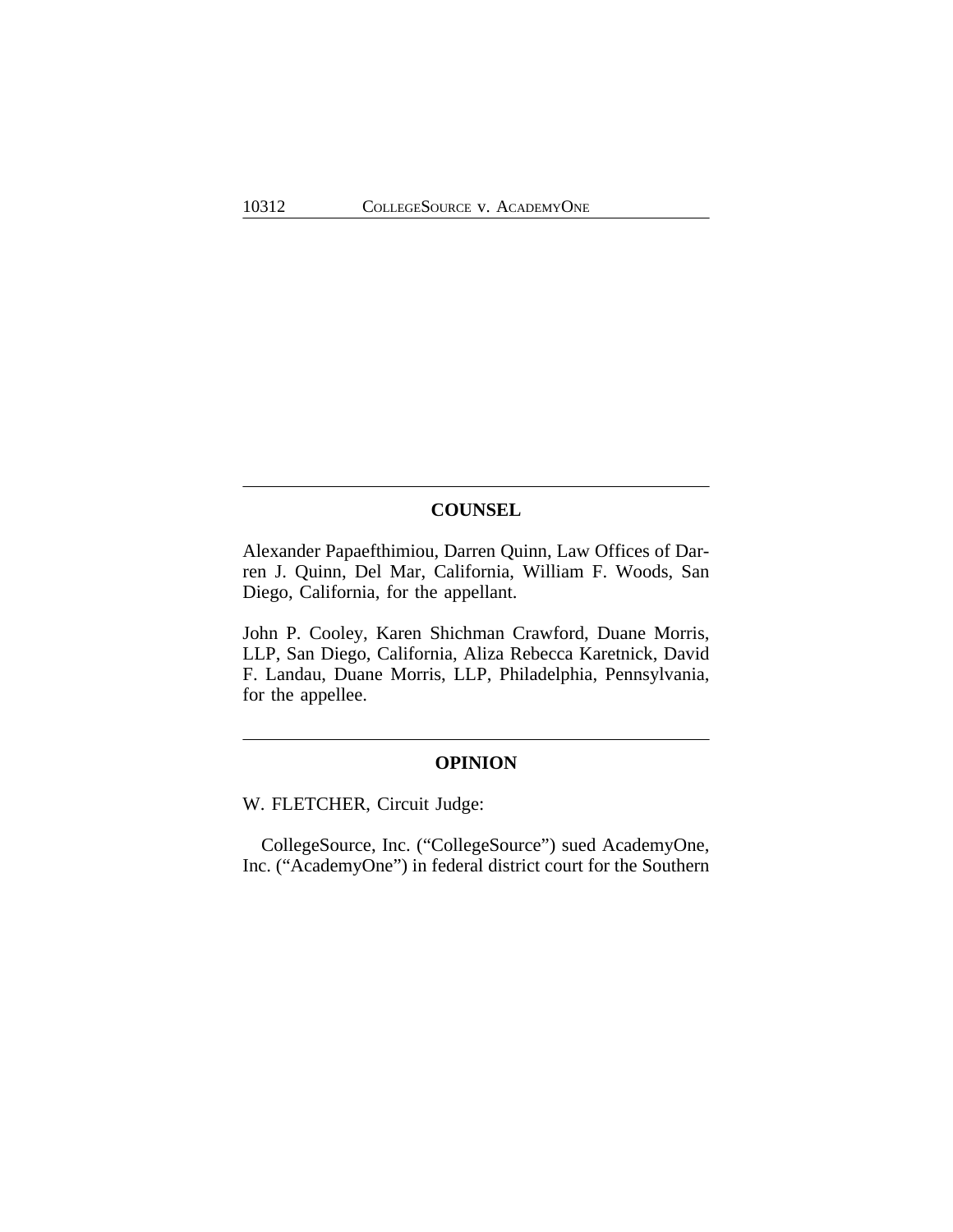District of California, alleging that AcademyOne misappropriated material from CollegeSource's websites. Academy-One moved to dismiss for lack of personal jurisdiction. *See* Fed. R. Civ. P. 12(b)(2). After jurisdictional discovery, the district court granted AcademyOne's motion to dismiss. We reverse. We hold that AcademyOne is not subject to general personal jurisdiction in California, but that it is subject to specific personal jurisdiction there.

## I. Background

CollegeSource and AcademyOne compete in the market to assist students and educational institutions with the college transfer process. CollegeSource, a California corporation with its principal place of business in California, maintains a digital collection of 44,000 course catalogs from 3,000 colleges and universities dating back to 1993. Each catalog is available as a .pdf file on CollegeSource's websites collegesource.com, collegesource.org, and tes.collegesource.org. Students and college administrators may consult the catalogs to compare courses at different schools, or to research what credits a transferring student will obtain or what prerequisites she will have satisfied by virtue of courses taken at her prior institution. CollegeSource compiled its collection in large part by digitizing paper catalogs using Optical Character Recognition software, which converts a printed page into a digital format that may be searched, copied, and pasted. CollegeSource alleges that its collection of catalogs cost more than \$10 million to compile and has "significant commercial value." Students, parents, guidance counselors, and teachers may use CollegeSource's collection of catalogs for free, but libraries and educational institutions must pay to do so. CollegeSource has also used the information in its collection of catalogs to construct a searchable database of individual course descriptions that permits rapid assessment of course equivalencies and is available to educational institutions for a fee.

AcademyOne is a Pennsylvania corporation with its principal place of business in Pennsylvania. AcademyOne's ser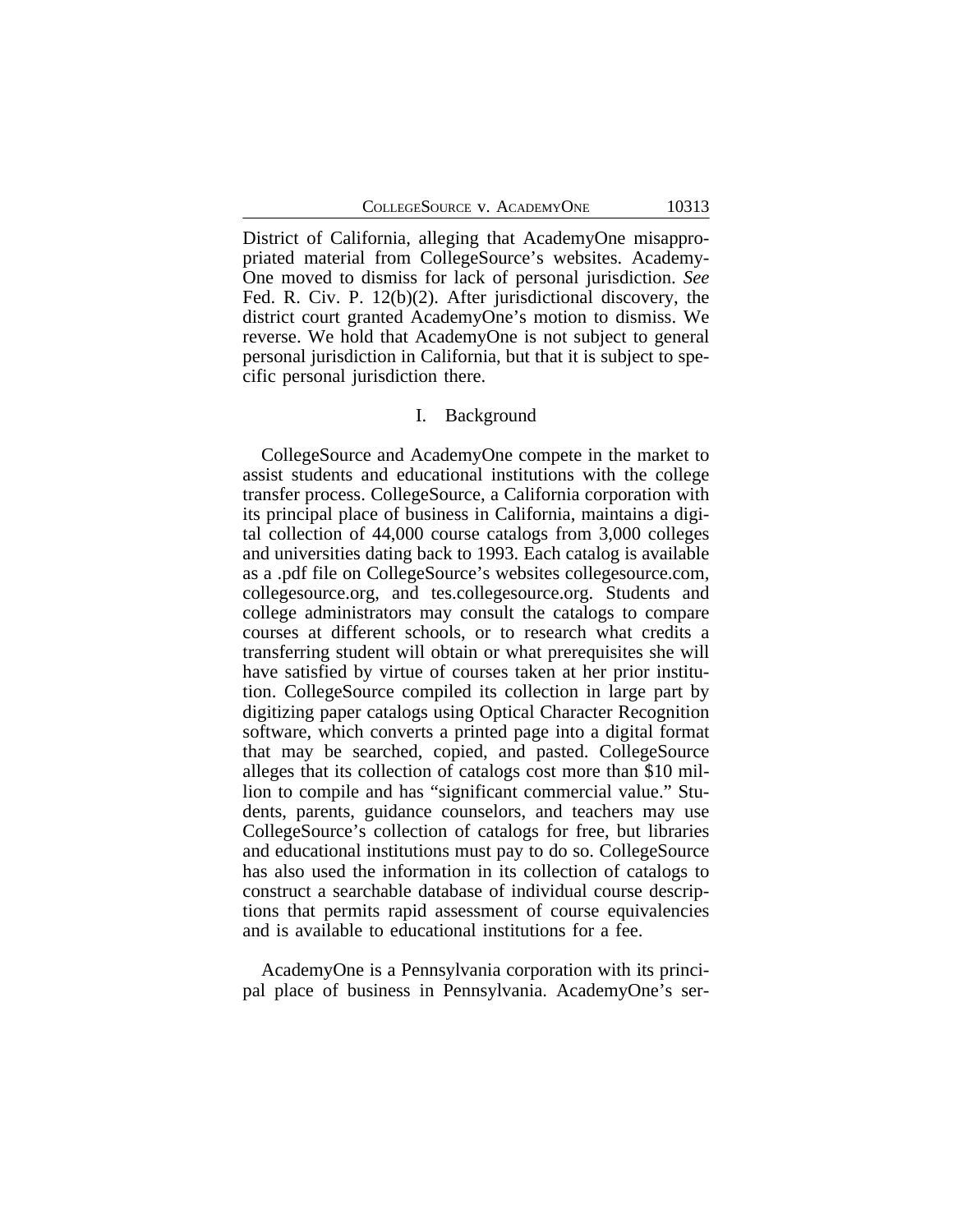vices resemble CollegeSource's. AcademyOne's "Course Atlas" contains course catalogs for the current academic year, and its "Course Equivalency Management Center" enables users to compare the equivalencies of courses at different schools. Both services are available on AcademyOne's websites academyone.com, collegetransfer.net, and courseatlas.com. Students who register with AcademyOne may search these websites for information on courses, educational institutions, and course equivalencies; create custom-designed "Equivalency Maps" and "Transfer Planning Guides"; upload documents such as letters of recommendation and resumes to a "Storage Center"; and post on a message board. Academy-One permits students to use many of the websites' tools for free, but requires users to purchase subscriptions in order to access the websites' more advanced features, including the Course Equivalency Management Center. Most of Academy-One's paying subscribers are educational institutions and state higher education agencies.

AcademyOne seeks to serve a national market, but it has specifically targeted California students and schools. For example, AcademyOne owns several Google AdWords that include the term "California." An AdWord is a word or phrase that, when entered as a search term in Google, prompts Google to display an advertisement designed by the AdWord owner linking to the owner's website. For example, AcademyOne owns the AdWord "California college transfer." When a Google user searches that phrase, Google returns both a list of relevant websites as determined by its own algorithm and advertisements for companies, including AcademyOne, interested in targeting people who have searched that phrase. The AdWord owner hopes that the user will visit its advertised website in addition to, or in lieu of, the websites returned in the search results proper. *See generally* Google AdWords, http://www.google.com/ads/adwords2 (last visited July 21, 2011); *Network Automation, Inc. v. Advanced Sys. Concepts*, 638 F.3d 1137, 1142-43 (9th Cir. 2011). AcademyOne also solicited California colleges and state educational agencies by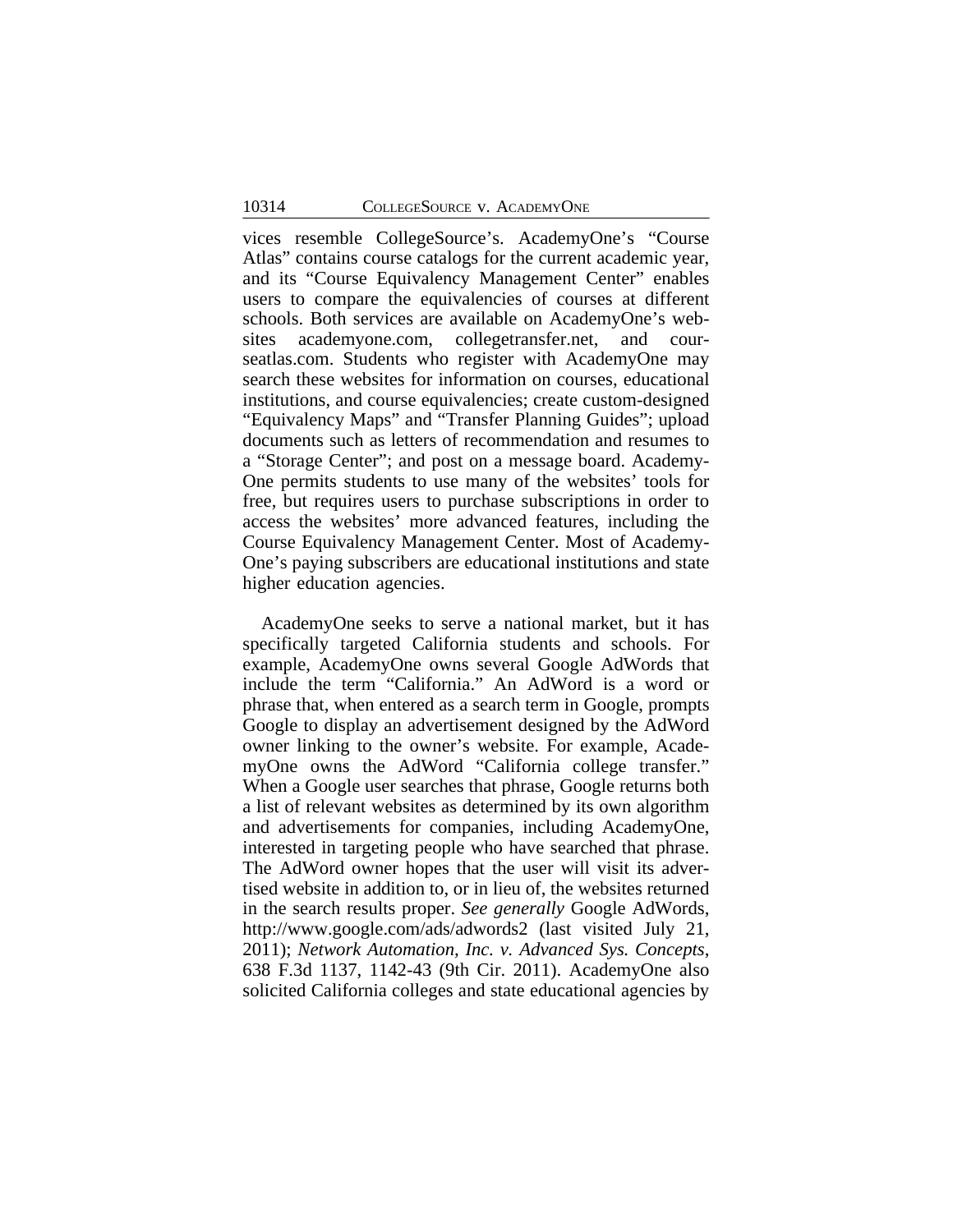phone and email, and sponsored the keynote speaker at a conference of state higher education executive officers in San Diego.

AcademyOne's efforts have borne fruit. Approximately 26,000 unique California IP addresses have visited Academy-One's websites, amounting to 19 percent of all visitors to the website. This is the highest number of visitors from any state. Three hundred California students have registered with AcademyOne. This is 15 percent of all students who have registered with and provided an address to AcademyOne. Fortyeight California colleges and universities have submitted institutional profiles for publication on AcademyOne's websites. Two of AcademyOne's paid subscribers have California offices, though neither is a California corporation. However, AcademyOne has no offices, real property, or staff in California; is not licensed to do business in California; has no agent for service of process in California; and pays no California taxes.

In late 2005 and early 2006, a few months after its founding, AcademyOne made a series of attempts to acquire rights to CollegeSource's collection of course catalogs. In September 2005, Ed Johnson, AcademyOne's vice president for marketing, signed up for a trial membership in order to view CollegeSource's catalogs. In October 2005, Johnson phoned a CollegeSource sales representative to ask what College-Source would charge for rights to its collection of catalogs. He then sent a follow-up email asking, "[W]hat does it cost to obtain ALL your catalogs in electronic form, ASAP?" In December 2005, Peggi Munkittrick, AcademyOne's executive director for product strategy, emailed CollegeSource's CEO, Kerry Cooper, "to determine whether CollegeSource has any interest in assisting us (AcademyOne) with the creation of an online course inventory" and "whether CollegeSource had the interest and/or ability to provide us with an electronic file of courses that could be loaded into our course inventory." Munkittrick proposed "a conference call to further identify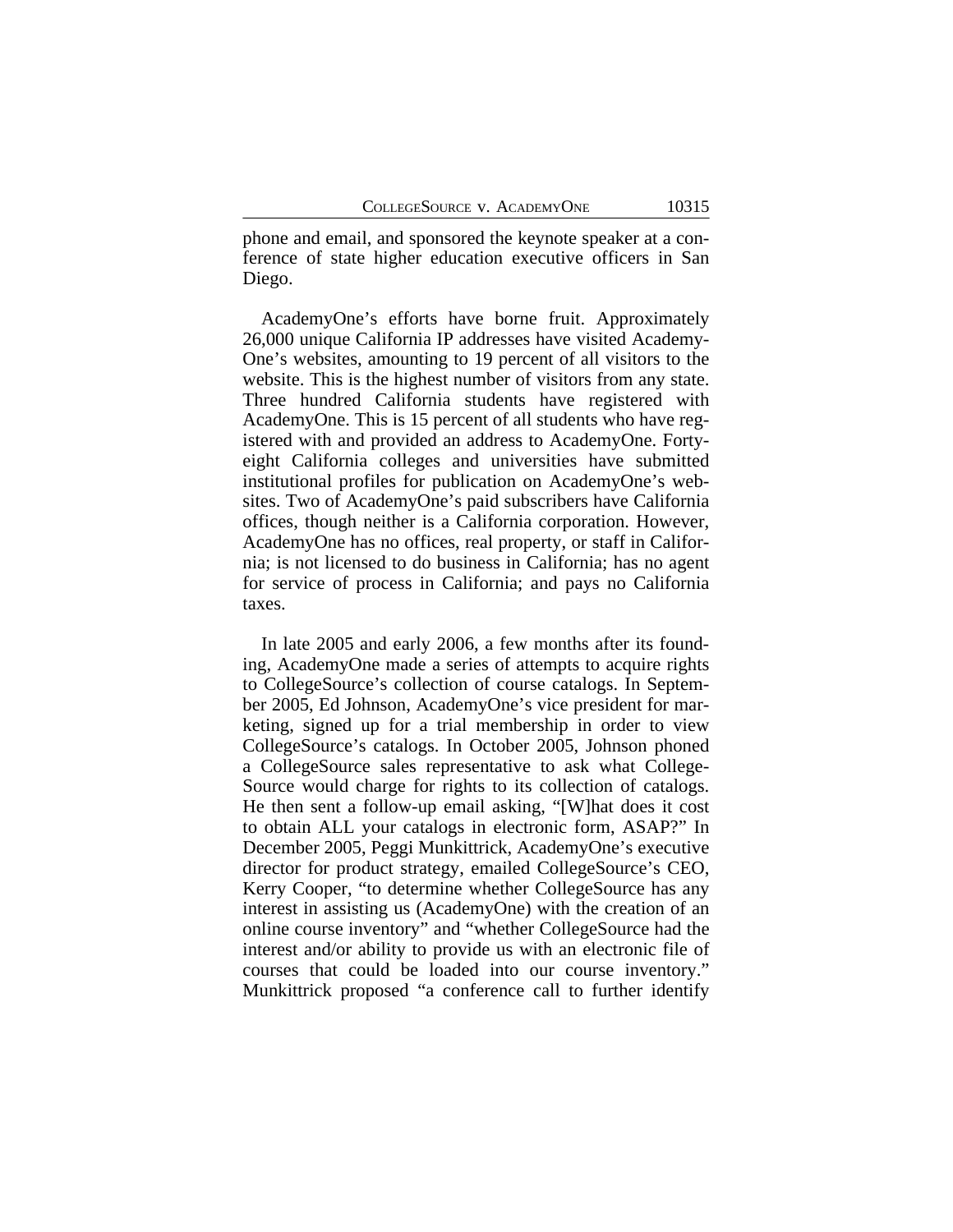what our opportunities might be." In January 2006, Munkittrick sent a follow-up email to Cooper "to determine whether a conversation is warranted to discuss how our companies might benefit from working together in an effort to create an online course inventory." Munkittrick again proposed a conference call. Cooper filed a declaration in the district court stating that CollegeSource "briefly" pursued AcademyOne's proposed partnership, but "terminated the discussions . . . because there was no point in selling away, at any price, our competitive advantage."

Later in 2006, AcademyOne began building its own collection of catalogs and a database of course descriptions. Two more AcademyOne employees registered for trial memberships with CollegeSource that allowed them to download three catalogs each. AcademyOne also hired a China-based contractor to whom AcademyOne provided a list of U.S. colleges and universities, as well as the URLs of their homepages. AcademyOne directed its contractor to collect catalogs and course descriptions from those schools' websites, and then to provide that information to AcademyOne for publication. During the collection process, the contractor's employees downloaded .pdf files of catalogs that were linked from schools' websites but were actually hosted on College-Source's servers. The record does not reflect why these schools chose to host their catalogs on CollegeSource's servers rather than their own.

AcademyOne put 680 catalogs from CollegeSource's collection on its websites. The catalogs were easily identifiable as having come from CollegeSource. The first page of each .pdf file containing a catalog was a "splash page" bearing CollegeSource's URL. The second page file contained CollegeSource's terms of use, which prohibit redistribution, modification, or commercial use of the catalogs without the consent of CollegeSource and the relevant school. Both of these pages were reproduced on AcademyOne's websites. AcademyOne also copied individual course descriptions from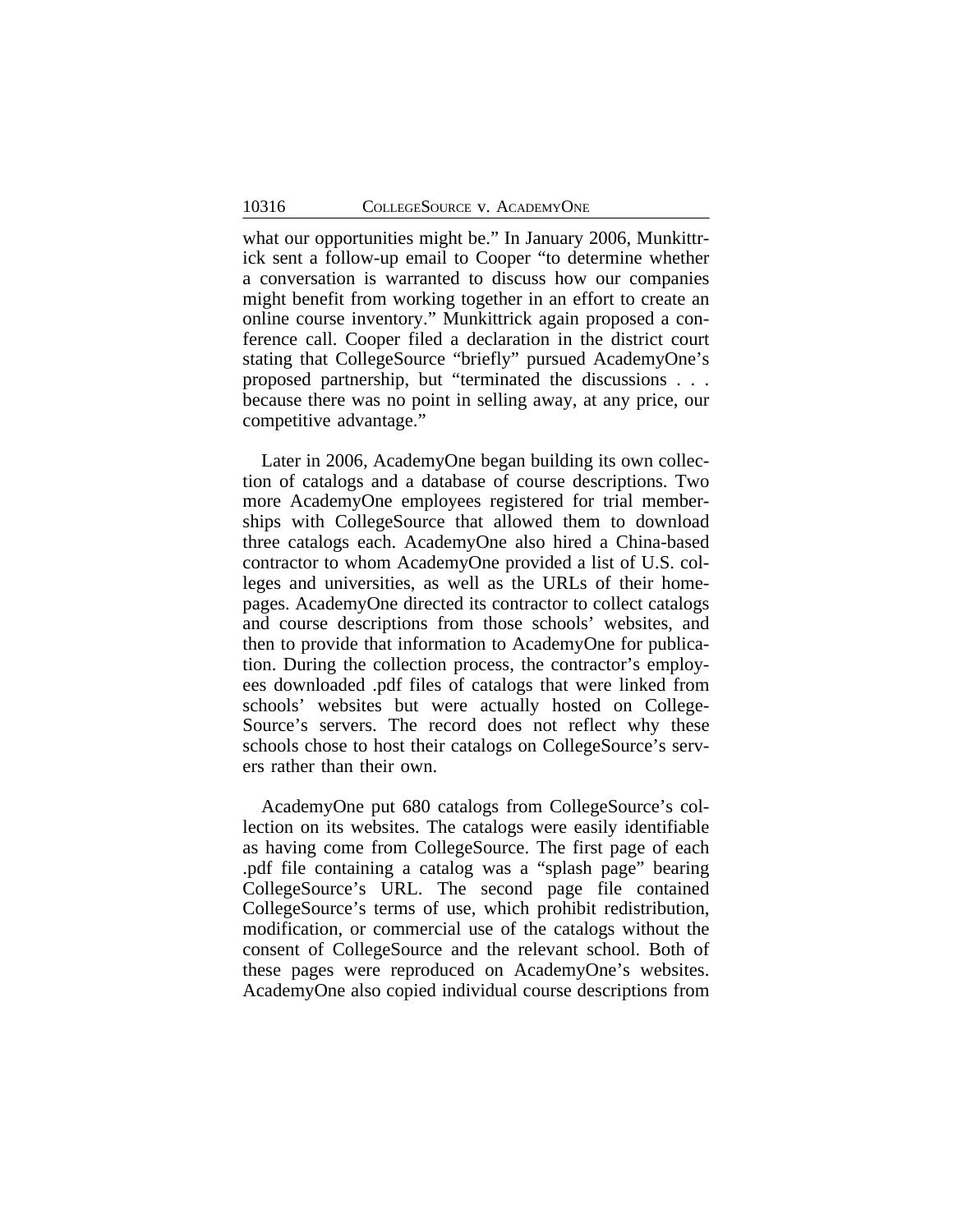CollegeSource's catalogs and pasted those course descriptions into its databases. The course descriptions were traceable to CollegeSource because they contained idiosyncratic errors created by CollegeSource's Optical Character Recognition software (for example, "cata1og" instead of "catalog") that were also present in CollegeSource's catalogs.

In April 2007, CollegeSource hand-delivered to Academy-One a cease-and-desist letter demanding the removal of CollegeSource's catalogs and course descriptions from AcademyOne's websites. David Moldoff, AcademyOne's CEO, filed a declaration in the district court stating that he did not know that CollegeSource was a California-based corporation until he received the cease-and-desist letter. He also stated that he removed all of the catalogs "[s]hortly after receiving the letter." CollegeSource disputes that declaration, stating that AcademyOne left misappropriated catalogs on its websites for several weeks following delivery of the ceaseand-desist letter, and continues to keep misappropriated course descriptions on its websites.

CollegeSource brought suit in federal district court for the Southern District of California in October 2008, alleging six causes of action: (1) violations of the Computer Fraud and Abuse Act, 18 U.S.C. § 1030 $(g)$ ; (2) violations of the California Computer Crimes Act, Cal. Penal Code § 502; (3) breach of contract; (4) misappropriation; (5) unfair competition, in violation of Cal. Bus. & Prof. Code § 17200; and (6) unjust enrichment. During discovery in a related action in Pennsylvania, CollegeSource learned that AcademyOne had registered two of its trademarks as AdWords. CollegeSource therefore filed an amended complaint in June 2009 adding causes of action for trademark infringement, in violation of 15 U.S.C. § 1114; and unfair competition, in violation of the Lanham Act, 15 U.S.C. § 1125. After jurisdictional discovery in this action, the district court granted AcademyOne's motion to dismiss for lack of personal jurisdiction. *See* Fed. R. Civ. P. 12(b)(2). CollegeSource timely appealed.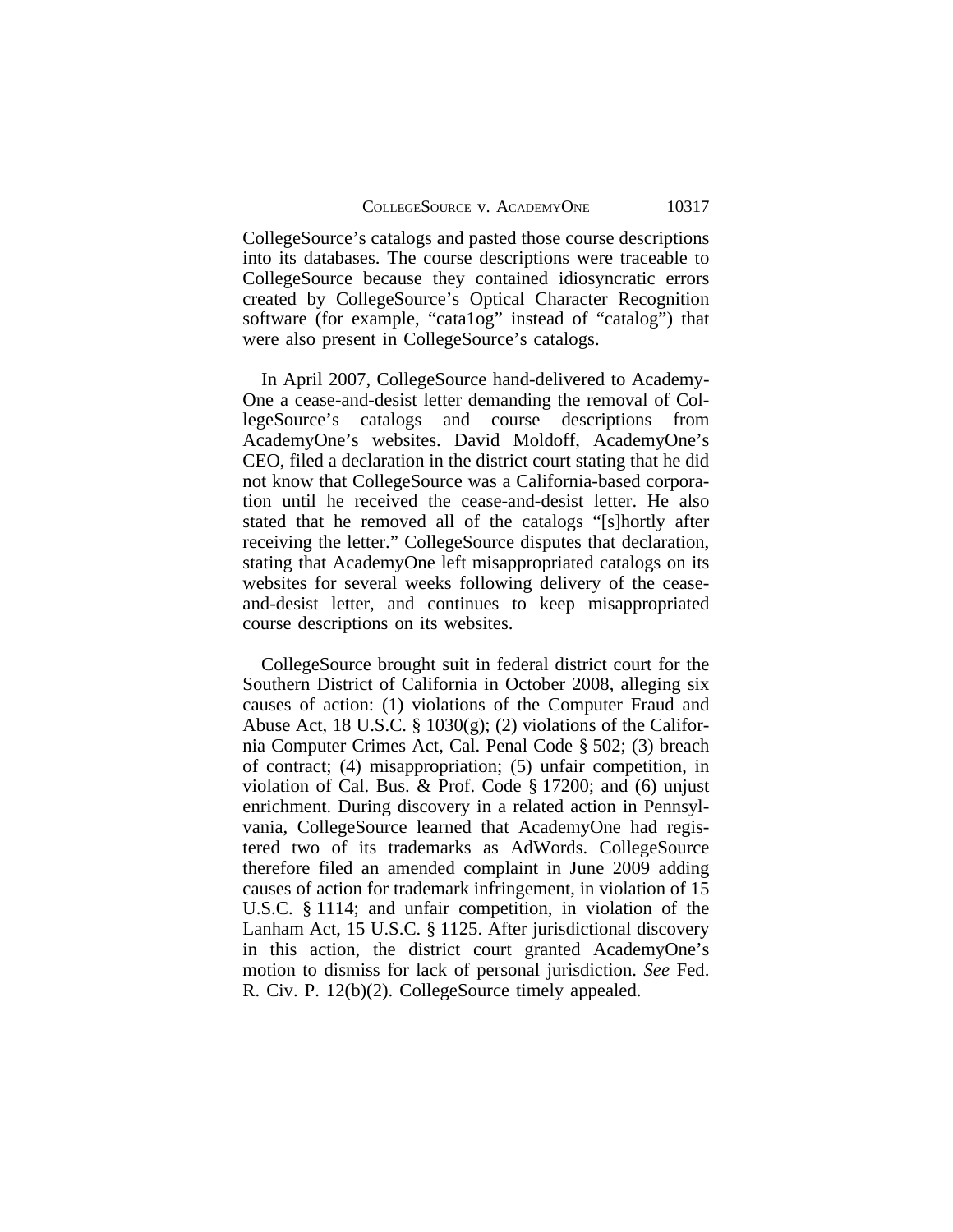#### II. Standard of Review

We review a dismissal for lack of personal jurisdiction *de novo*. *Boschetto v. Hansing*, 539 F.3d 1011, 1015 (9th Cir. 2008). In opposing a defendant's motion to dismiss for lack of personal jurisdiction, the plaintiff bears the burden of establishing that jurisdiction is proper. *Id.* Where, as here, the defendant's motion is based on written materials rather than an evidentiary hearing, "the plaintiff need only make a prima facie showing of jurisdictional facts to withstand the motion to dismiss." *Brayton Purcell LLP v. Recordon & Recordon*, 606 F.3d 1124, 1127 (9th Cir. 2010) (internal quotation marks omitted). The plaintiff cannot "simply rest on the bare allegations of its complaint," but uncontroverted allegations in the complaint must be taken as true. *Schwarzenegger v. Fred Martin Motor Co.*, 374 F.3d 797, 800 (9th Cir. 2004) (quoting *Amba Mktg. Sys., Inc. v. Jobar Int'l, Inc.*, 551 F.2d 784, 787 (9th Cir. 1977)). "[W]e may not assume the truth of allegations in a pleading which are contradicted by affidavit," *Data Disc, Inc. v. Sys. Tech. Assocs., Inc.*, 557 F.2d 1280, 1284 (9th Cir. 1977), but we resolve factual disputes in the plaintiff's favor, *Pebble Beach Co. v. Caddy*, 453 F.3d 1151, 1154 (9th Cir. 2006).

Where, as here, no federal statute authorizes personal jurisdiction, the district court applies the law of the state in which the court sits. Fed. R. Civ. P. 4(k)(1)(A); *Panavision Int'l, L.P. v. Toeppen*, 141 F.3d 1316, 1320 (9th Cir. 1998). California's long-arm statute, Cal. Civ. Proc. Code § 410.10, "is coextensive with federal due process requirements, [so] the jurisdictional analyses under state law and federal due process are the same." *Schwarzenegger*, 374 F.3d at 800-01. For a court to exercise personal jurisdiction over a nonresident defendant consistent with due process, that defendant must have "certain minimum contacts" with the relevant forum "such that the maintenance of the suit does not offend 'traditional notions of fair play and substantial justice.' " *Interna-*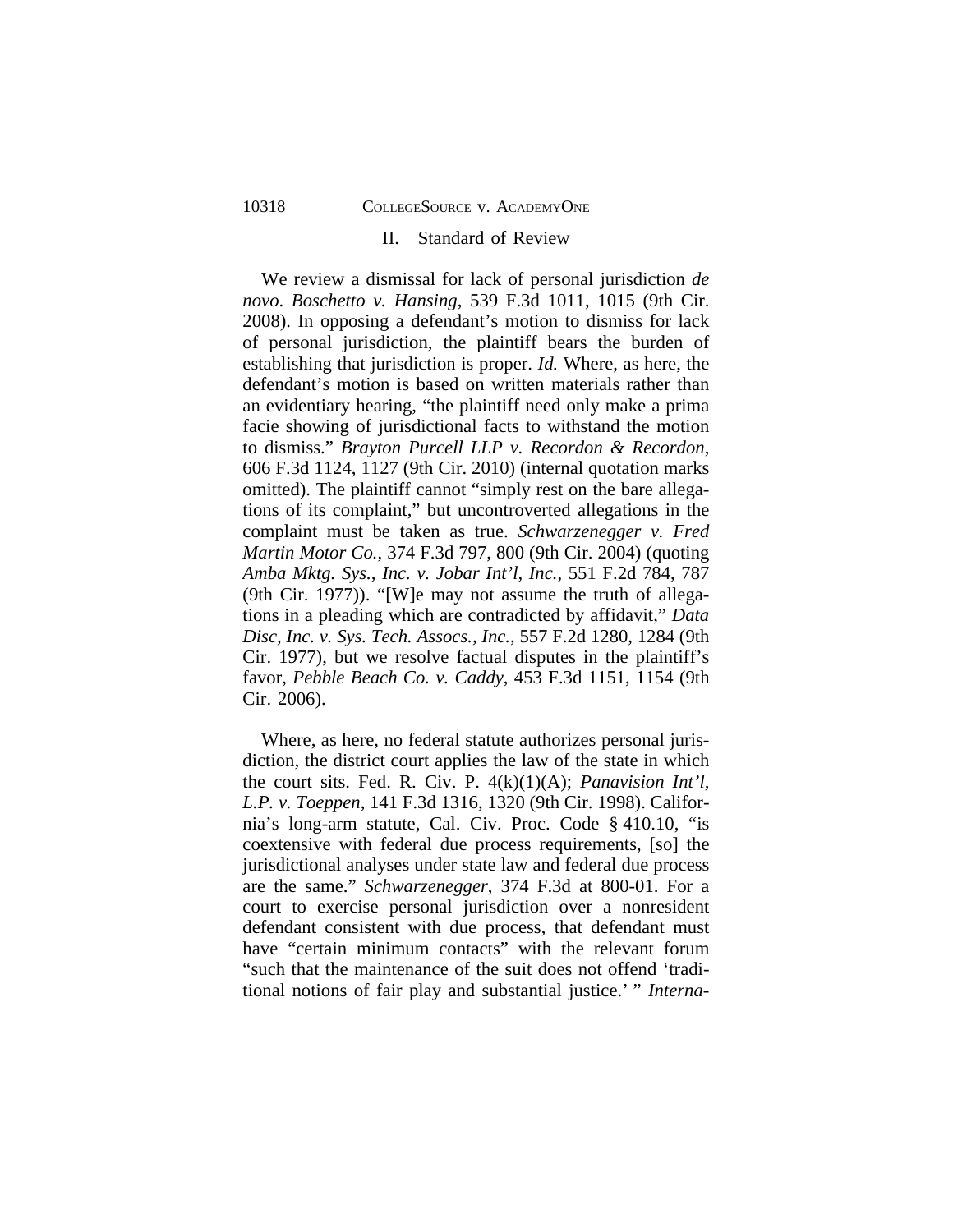*tional Shoe Co. v. Washington*, 326 U.S. 310, 316 (1945) (quoting *Milliken v. Meyer*, 311 U.S. 457, 463 (1940)).

## III. Discussion

#### A. General Jurisdiction

**[1]** CollegeSource makes a cursory argument that AcademyOne is subject to general jurisdiction in California. "A court may assert general jurisdiction over foreign (sister-state or foreign-country) corporations to hear any and all claims against them when their affiliations with the State are so 'continuous and systematic' as to render them essentially at home in the forum State." *Goodyear Dunlop Tires Operations, S.A. v. Brown*, 131 S. Ct. 2846, 2851 (2011). For general jurisdiction to exist over a nonresident defendant such as Academy-One, the defendant must engage in "continuous and systematic general business contacts," *Helicopteros Nacionales de Colombia, S.A. v. Hall*, 466 U.S. 408, 416 (1984), that "approximate physical presence" in the forum state. *Bancroft & Masters, Inc. v. Augusta Nat'l, Inc.*, 223 F.3d 1082, 1086 (9th Cir. 2000). "The standard is met only by 'continuous corporate operations within a state [that are] thought so substantial and of such a nature as to justify suit against [the defendant] on causes of action arising from dealings entirely distinct from those activities.' " *King v. Am. Family Mut. Ins. Co.*, 632 F.3d 570, 579 (9th Cir. 2011) (quoting *International Shoe*, 326 U.S. at 318)). To determine whether a nonresident defendant's contacts are sufficiently substantial, continuous, and systematic, we consider their "[l]ongevity, continuity, volume, economic impact, physical presence, and integration into the state's regulatory or economic markets." *Tuazon v. R.J. Reynolds Tobacco Co.*, 433 F.3d 1163, 1172 (9th Cir. 2006). The standard for general jurisdiction "is an exacting standard, as it should be, because a finding of general jurisdiction permits a defendant to be haled into court in the forum state to answer for any of its activities anywhere in the world." Schwarzenegger, 374 F.3d at 801. *See also, e.g.*,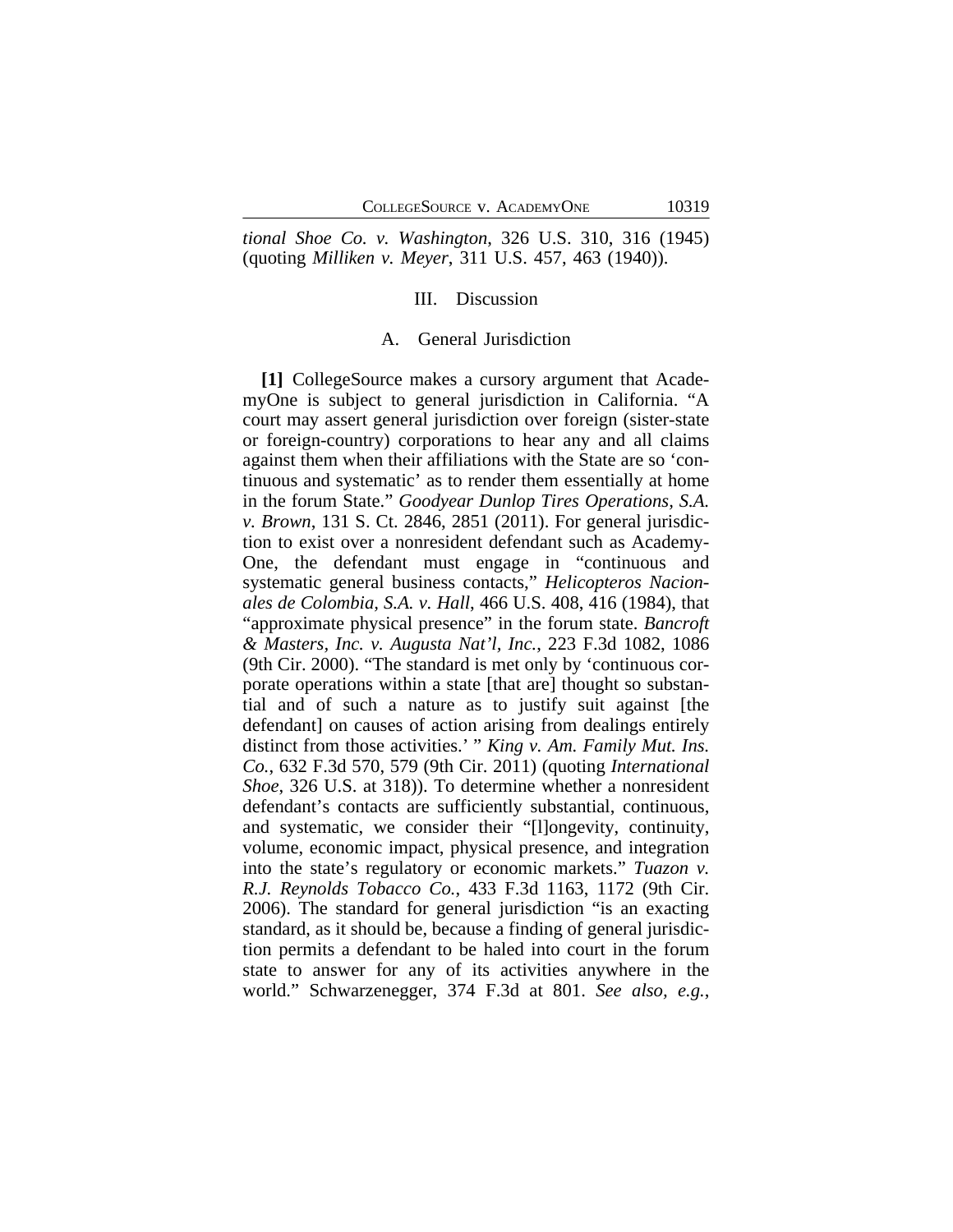*Mavrix Photo, Inc. v. Brand Techs., Inc.*, No. 09-56134, slip op. at 10340-47 (9th Cir. August 8, 2011).

CollegeSource argues that AcademyOne is subject to general jurisdiction because AcademyOne misappropriated CollegeSource's catalogs and course descriptions in California; markets its services to California students and educational institutions; has three hundred registered users and two paid subscribers in California; and maintains a "highly interactive" website.

**[2]** CollegeSource has not satisfied the "exacting" standard necessary to establish general jurisdiction. AcademyOne has no offices or staff in California; is not registered to do business in the state; has no registered agent for service of process; and pays no state taxes. *See, e.g.*, *Goodyear*, 131 S. Ct. at 2852; *Helicopteros*, 466 U.S. at 411; *Glencore Grain Rotterdam B.V. v. Shivnath Rai Harnarain Co.*, 284 F.3d 1114, 1124-25 (9th Cir. 2002); *Bancroft & Masters*, 223 F.3d at 1086. AcademyOne has not closed its Pennsylvania offices and removed its corporate operations to California. *Cf.*, *e.g.*, *Perkins v. Benguet Consol. Mining Co.*, 342 U.S. 437, 447-48 (1952).

**[3]** AcademyOne's alleged misappropriation of College-Source's intellectual property does not support general jurisdiction because the misappropriation was not a "continuous and systematic" forum activity, but was, rather, a few discrete acts over a relatively short period of time. *See International Shoe*, 326 U.S. at 317 (corporate agent's "conduct of single or isolated items of activities in a state in the corporation's behalf are not enough to subject it to suit on causes of action unconnected with the activities there"); *Tuazon*, 433 F.3d at 1173 ("Generally, an isolated contact with the forum state . . . will not support general jurisdiction."). CollegeSource confuses the general and specific jurisdiction inquiries. A nonresident defendant's discrete, isolated contacts with the forum support jurisdiction on a cause of action arising directly out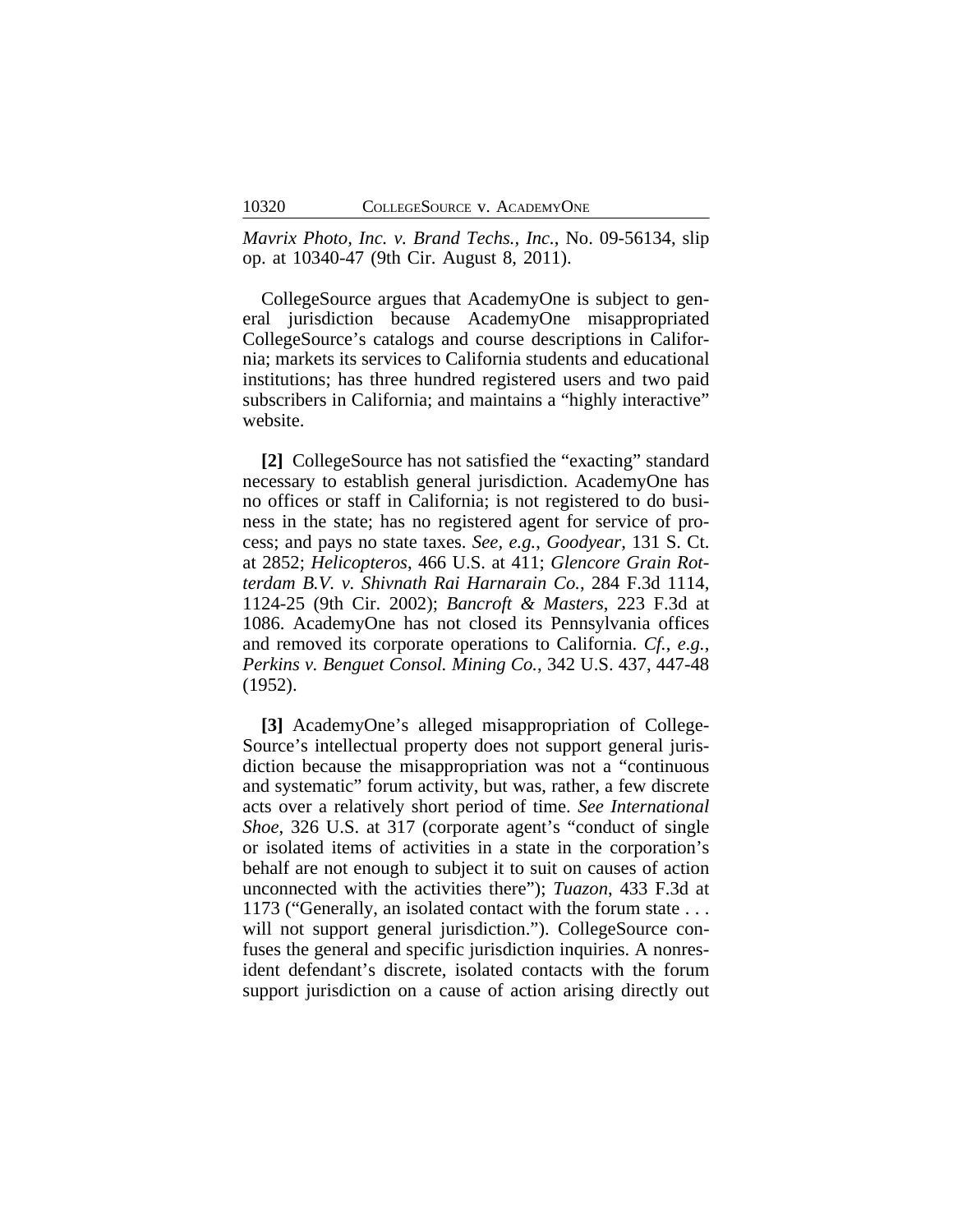COLLEGESOURCE V. ACADEMYONE 10321

of its forum contacts, but this is specific rather than general jurisdiction. *See, e.g.*, *McGee v. Int'l Life Ins. Co.*, 355 U.S. 220, 223 (1957) (holding that one insurance policy issued by Texas insurer to California resident subjected insurer to personal jurisdiction in California to answer claim based on that policy); *Shute v. Carnival Cruise Lines*, 897 F.2d 377, 385 n.7 (9th Cir. 1990) ("[W]here a defendant has only one contact with the forum state, a close nexus between its forum-related activities and the cause of the plaintiffs' harm may be required."), *rev'd on other grounds*, 499 U.S. 585 (1991); *Lake v. Lake*, 817 F.2d 1416, 1421 (9th Cir. 1987). However, discrete forum contacts such as AcademyOne's alleged acts of misappropriation do not support jurisdiction on causes of action unrelated to those contacts.

**[4]** Marketing to forum residents, at least where such marketing does not result in substantial and continuous commerce with the forum, does not support general jurisdiction. *See, e.g.*, *Shute*, 897 F.2d at 381-82 (no general jurisdiction despite advertising in the local media, the mailing of brochures and the payment of commissions to forum travel agents, and the conducting of promotional seminars); *Congoleum Corp. v. DLW Aktiengesellschaft*, 729 F.2d 1240, 1242-43 (9th Cir. 1984) (no general jurisdiction despite solicitation of orders, promotion of products to potential customers through the mail and through showroom displays, and attendance at trade shows and sales meetings). AcademyOne's single trip to a trade show in San Diego is an isolated contact of just the type held inadequate to sustain general jurisdiction in *Helicopteros*. *See* 466 U.S. at 416.

**[5]** AcademyOne's relationships with three hundred California registered users — from whom, Moldoff declares, AcademyOne realizes no profit — and two paid subscribers fall well short of the necessary substantial "volume" and "economic impact." *Tuazon*, 433 F.3d at 1172. *See, e.g.*, *Keeton v. Hustler Magazine, Inc.*, 465 U.S. 770, 772, 779 & n.11 (1984) (no general jurisdiction despite circulation of 10,000-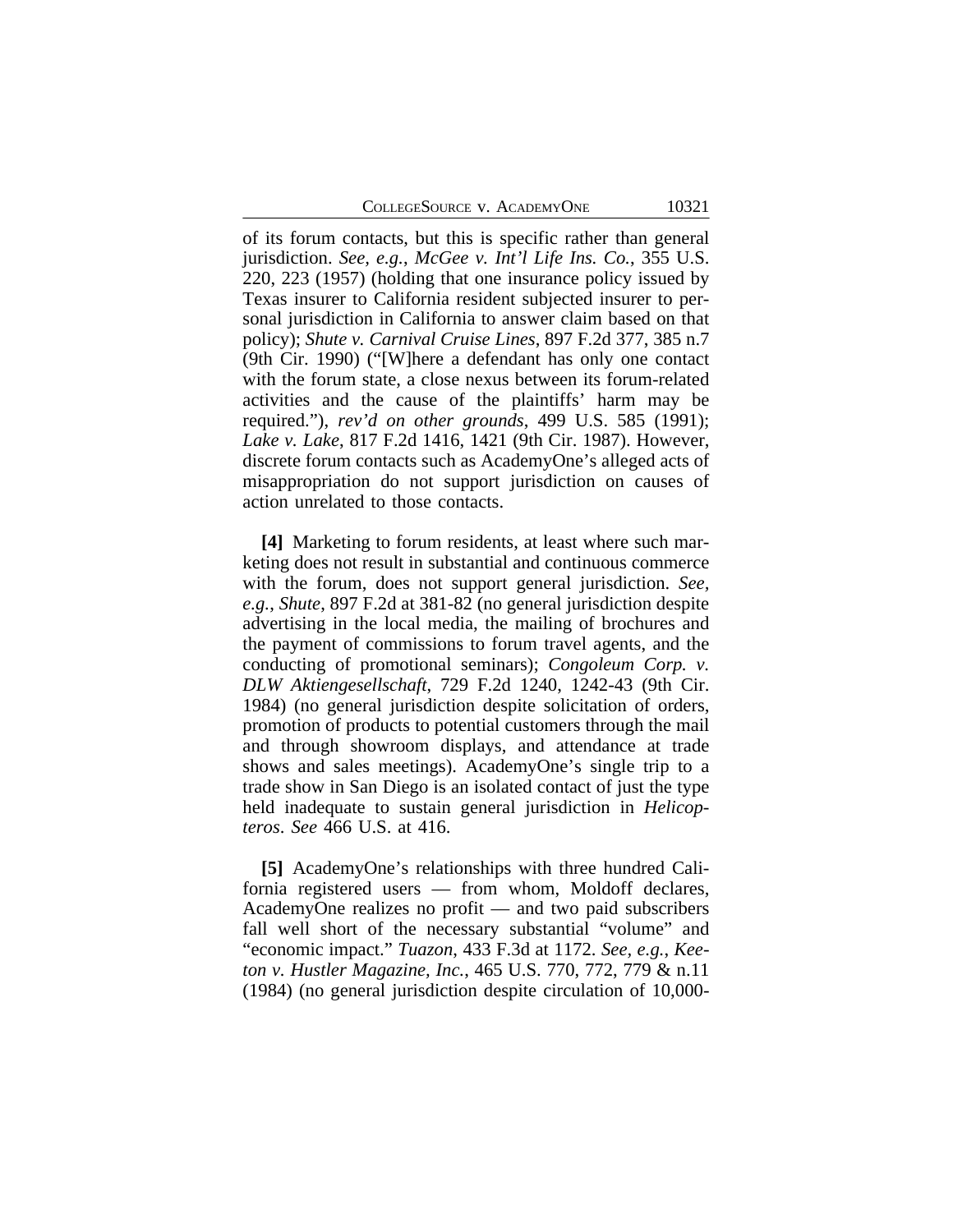15,000 copies of nonresident defendant's magazine in forum per month); *Bancroft & Masters*, 223 F.3d at 1086 ("[E]ngaging in commerce with residents of the forum state is not in and of itself the kind of activity that approximates physical presence within the state's borders."); *Scott v. Breeland*, 792 F.2d 925, 928 (9th Cir. 1986) ("systematic" sale of records in California by popular country music band from Tennessee insufficient to confer general jurisdiction).

Finally, as we explained in *Mavrix Photo*, the interactivity of a non-resident defendant's website typically "provides limited help in answering the distinct question whether the defendant's forum contacts are sufficiently substantial, continuous, and systematic to justify general jurisdiction." *Mavrix Photo*, No. 09-56134, slip op. at 10346. Interactive websites "where a user can exchange information with the host computer," *Zippo Mfg. Co. v. Zippo Dot Com, Inc.*, 952 F. Supp. 1119, 1124 (W.D. Pa. 1997), are now extremely common. If the maintenance of an interactive website were sufficient to support general jurisdiction in every forum in which users interacted with the website, "the eventual demise of all restrictions on the personal jurisdiction of state courts" would be the inevitable result. *World-Wide Volkswagen Corp. v. Woodson*, 444 U.S. 286, 294 (1980) (quoting *Hanson v. Denckla*, 357 U.S. 235, 251 (1958)). *See also, e.g.*, *uBID, Inc. v. GoDaddy Group, Inc.*, 623 F.3d 421, 426 (7th Cir. 2010); *Cossaboon v. Maine Med. Ctr.*, 600 F.3d 25, 35-36 (1st Cir. 2010).

**[6]** In sum, AcademyOne's California activities do not "approximate physical presence" in California, so Academy-One is not subject to general jurisdiction in California.

#### B. Specific Jurisdiction

CollegeSource argues in the alternative that AcademyOne has sufficient "minimum contacts" with California arising out of, or related to, its actions in misappropriating CollegeSour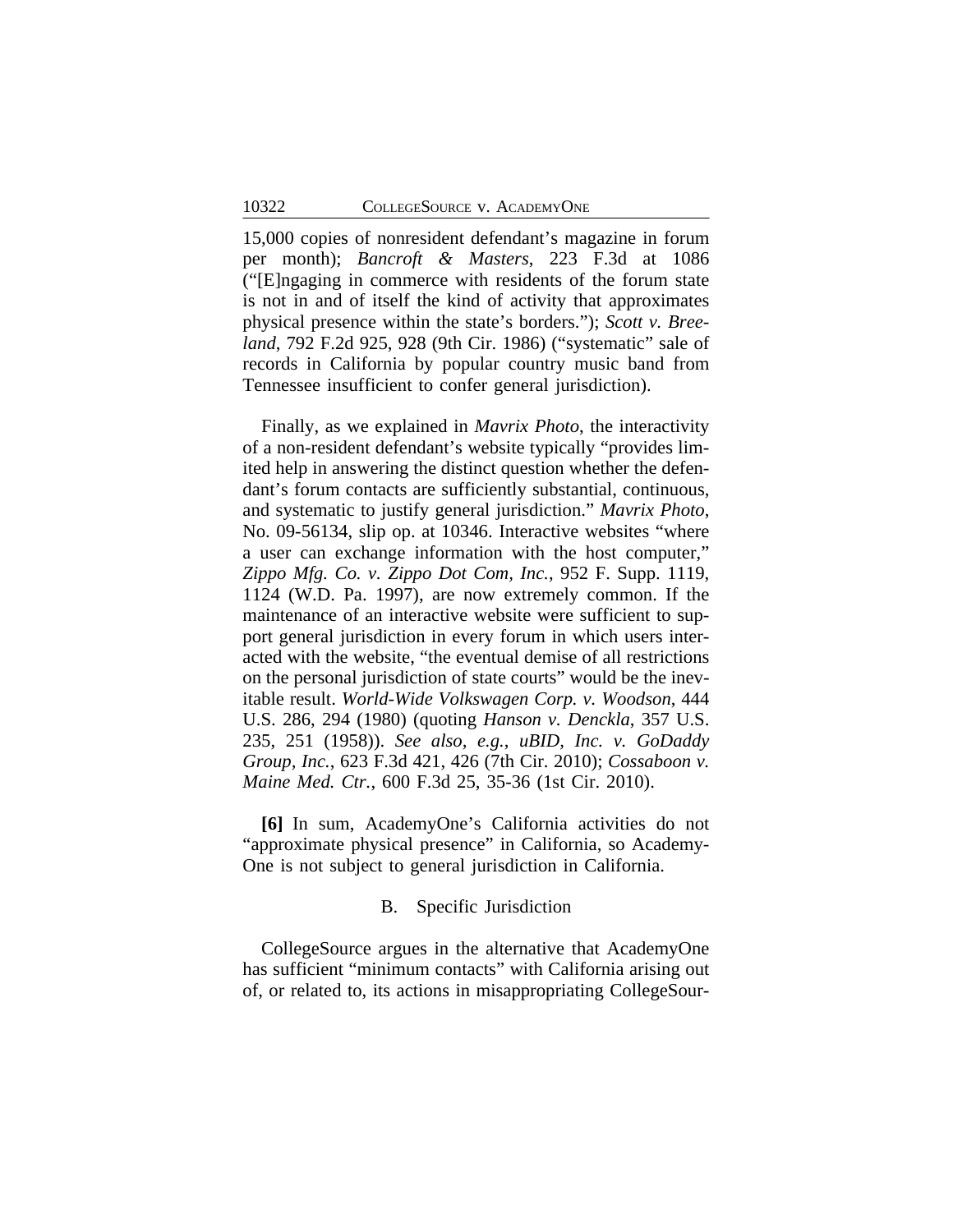ce's catalogs and course descriptions to justify the exercise of specific jurisdiction. We agree.

We analyze specific jurisdiction under a three-prong test:

(1) The non-resident defendant must purposefully direct his activities or consummate some transaction with the forum or resident thereof; or perform some act by which he purposefully avails himself of the privilege of conducting activities in the forum, thereby invoking the benefits and protections of its laws; (2) the claim must be one which arises out of or relates to the defendant's forum-related activities; and (3) the exercise of jurisdiction must comport with fair play and substantial justice, *i.e.*, it must be reasonable.

*Schwarzenegger*, 374 F.3d at 802 (quoting *Lake*, 817 F.2d at 1421). CollegeSource bears the burden of satisfying the first two prongs. *Sher v. Johnson*, 911 F.2d 1357, 1361 (9th Cir. 1990). If CollegeSource does so, the burden then shifts to AcademyOne to set forth a "compelling case" that the exercise of jurisdiction would not be reasonable. *Burger King Corp. v. Rudzewicz*, 471 U.S. 462, 476-78 (1985).

We focus on CollegeSource's misappropriation claim, which most readily supports the exercise of specific jurisdiction. We conclude that a California court may exercise specific personal jurisdiction over AcademyOne with respect to the misappropriation claim. Under the doctrine of pendent personal jurisdiction, the court may also exercise jurisdiction over the balance of CollegeSource's claims, which "arise[ ] out of a common nucleus of operative facts" with the misappropriation claim. *Action Embroidery Corp. v. Atl. Embroidery, Inc.*, 368 F.3d 1174, 1180-81 (9th Cir. 2004).

## 1. Purposeful Direction

**[7]** The first prong of the specific jurisdiction test refers to both purposeful availment and purposeful direction. We have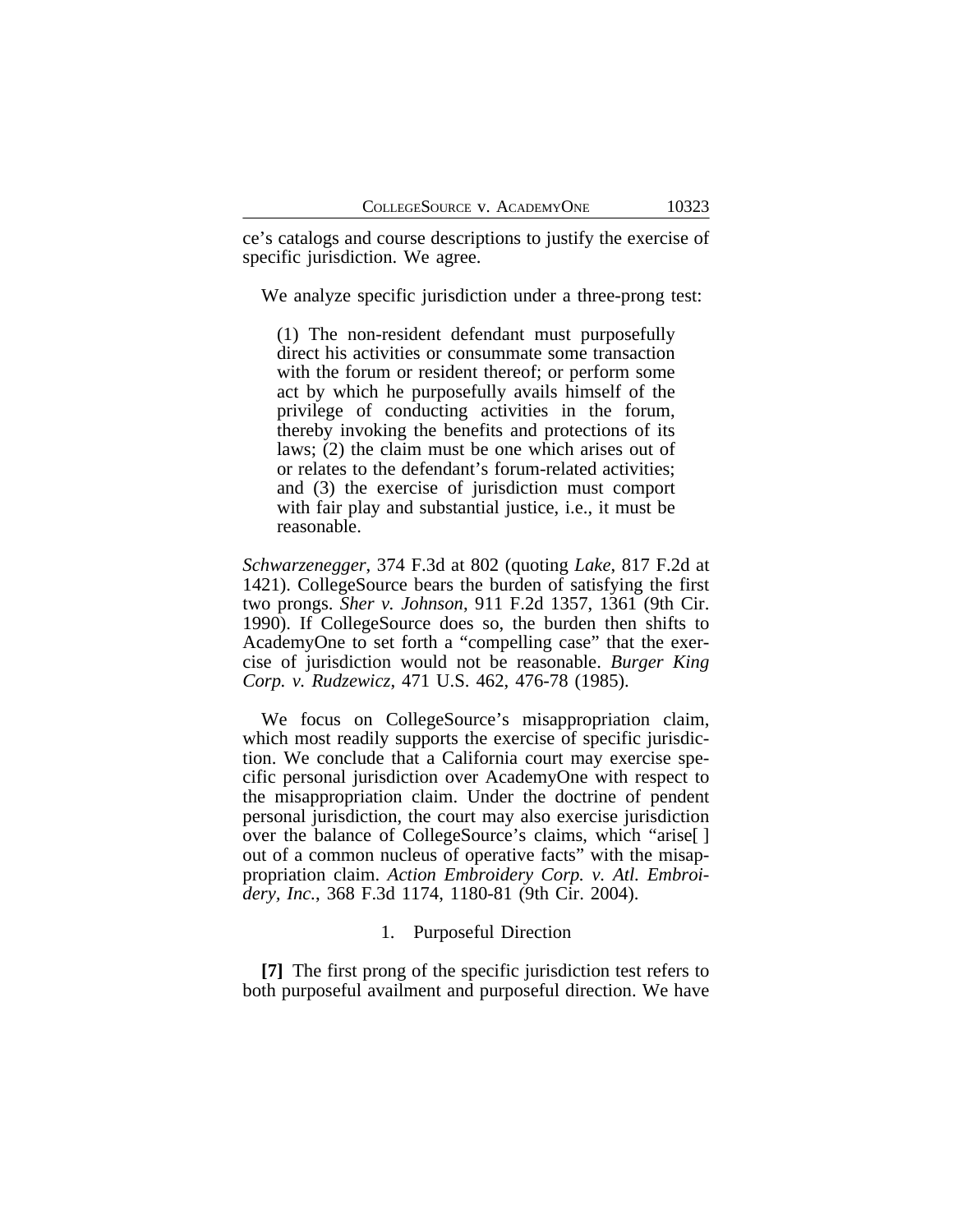explained that in cases involving tortious conduct, we most often employ a purposeful direction analysis. *Schwarzenegger*, 374 F.3d at 802. CollegeSource has alleged tortious misappropriation of its catalogs and course descriptions, so purposeful direction analysis is appropriate. *See Love v. Associated Newspapers*, 611 F.3d 601, 608-09 (9th Cir. 2010) (applying purposeful direction analysis in action involving claims for violation of right to publicity based on misappropriation of plaintiff's likeness)*; Sinatra v. Nat'l Enquirer, Inc.*, 854 F.2d 1191, 1195 (9th Cir. 1988) (in action for misappropriation of plaintiff's name, permitting "the exercise of jurisdiction over a defendant whose only contact with the forum is the purposeful direction of a foreign act having effect in the forum state" (internal quotation marks, citation, and emphasis omitted)).

"In tort cases, we typically inquire whether a defendant 'purposefully direct[s] his activities' at the forum state, applying an 'effects' test that focuses on the forum in which the defendant's actions were felt, whether or not the actions themselves occurred within the forum." *Yahoo! Inc. v. La Ligue Contre le Racisme*, 433 F.3d 1199, 1206 (9th Cir. 2006) (en banc). The "effects" test, which derives from the Supreme Court's decision in *Calder v. Jones*, 465 U.S. 783 (1984), requires that "the defendant allegedly must have (1) committed an intentional act, (2) expressly aimed at the forum state, (3) causing harm that the defendant knows is likely to be suffered in the forum state." *Brayton Purcell*, 606 F.3d at 1128 (quoting *Yahoo!*, 433 F.3d at 1206).

As we explained in *Mavrix Photo*, No. 09-56134, slip op. at 10349, we believe that the Supreme Court's recent decision in *J. McIntyre Machinery, Ltd., v. Nicastro*, 131 S. Ct. 2780 (2011), is consistent with the line of cases finding specific jurisdiction when there has been purposeful direction. *J. McIntyre Machinery* was a product liability case. The question was whether suit could be brought in New Jersey state court against a manufacturer headquartered in the United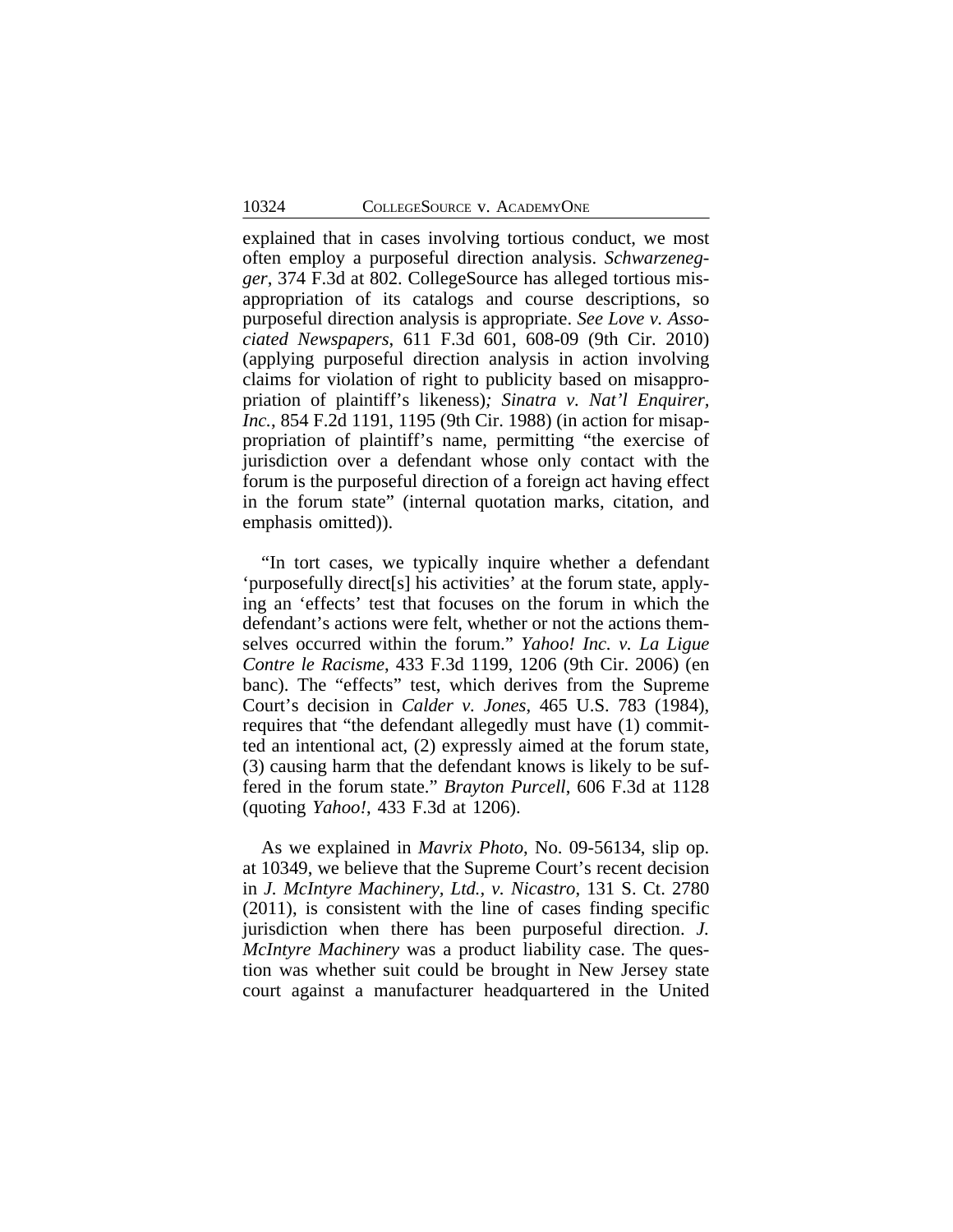Kingdom based on an injury caused by an allegedly defective product made in the U.K. In performing a purposeful *availment* (rather than a purposeful *direction*) analysis, the plurality wrote:

As a general rule, the exercise of judicial power is not lawful unless the defendant "purposefully avails itself of the privilege of conducting activities within the forum State, thus invoking the benefits and protections of its laws." *Hanson v. Denckla*, 357 U.S. 235, 253 (1958). There may be exceptions, say, for instance, in cases involving an intentional tort. But the general rule is applicable in this productsliability case, and the so-called "stream-ofcommerce" doctrine cannot displace it.

*J. McIntyre Mach.*, 131 S. Ct. at 2785 (plurality op. of Kennedy, J.); *see also id.* at 2787 (distinguishing intentional tort cases from cases governed by this "general rule"). We therefore address the three requirements of the *Calder* "effects" test in turn.

**[8]** First, AcademyOne does not dispute that it committed intentional acts by downloading CollegeSource's catalogs, republishing them on its own websites, and obtaining course descriptions from those catalogs.

Second, we conclude that AcademyOne expressly aimed its actions at the forum state. "[T]he 'express aiming' requirement . . . is satisfied when 'the defendant is alleged to have engaged in wrongful conduct targeted at a plaintiff whom the defendant knows to be a resident of the forum state.' " *Dole Food Co. v. Watts*, 303 F.3d 1104, 1111 (9th Cir. 2002) (quoting *Bancroft & Masters*, 223 F.3d at 1087). More directly pertinent here, "we have held that the 'expressly aimed' prong of the purposeful direction test can be met where a plaintiff alleges that the defendant individually targeted him by misusing his intellectual property on the defendant's website for the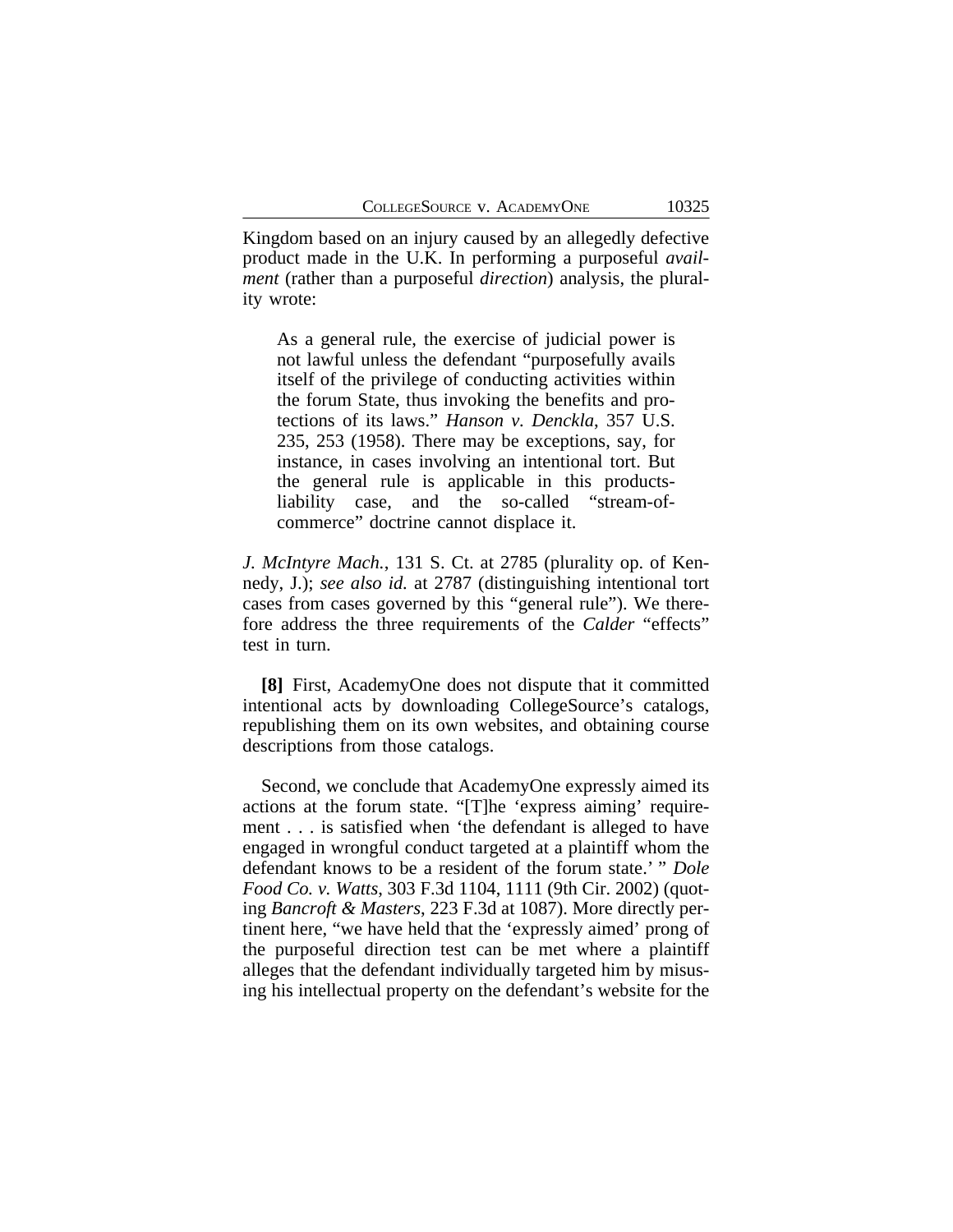purpose of competing with the plaintiff in the forum." *Love*, 611 F.3d at 609 n.4 (citing *Brayton Purcell*, 606 F.3d at 1129- 30). In *Brayton Purcell*, we found the express aiming prong of the purposeful direction test satisfied where a nonresident defendant law firm plagiarized copyrighted material from the forum plaintiff law firm's website and republished the material. 606 F.3d at 1129-31. Because both firms practiced in the relatively specialized field of elder abuse law, we concluded that the nonresident defendant "knew of [the plaintiff's] existence, targeted [the plaintiff's] business, and entered direct competition with [the plaintiff]." *Id.* at 1130.

AcademyOne argues that it did not expressly aim its conduct at California because employees of its Chinese contractor rather than AcademyOne downloaded CollegeSource's collections of catalogs; because AcademyOne did not open the catalogs and so did not encounter CollegeSource's URL or terms of use; and because AcademyOne did not know that CollegeSource was based in California before receiving the cease-and-desist letter.

**[9]** In the circumstances of this case, we attribute no jurisdictional significance to the fact that employees of Academy-One's contractor performed the relevant work on AcademyOne's behalf. *See Burger King*, 471 U.S. at 479 n.22 ("[W]hen commercial activities are carried on in behalf of an out-of-state party those activities may sometimes be ascribed to the party, at least where he is a primary participant in the enterprise and has acted purposefully in directing those activities." (internal quotation marks and citations omitted)); *Sher*, 911 F.2d at 1362 ("For purposes of personal jurisdiction, the actions of an agent are attributable to the principal."). AcademyOne hired the contractor and gave it specific instructions on how to collect course catalogs and descriptions from schools' websites.

Likewise, we do not accept AcademyOne's contention that it was unaware that it had downloaded CollegeSource's cata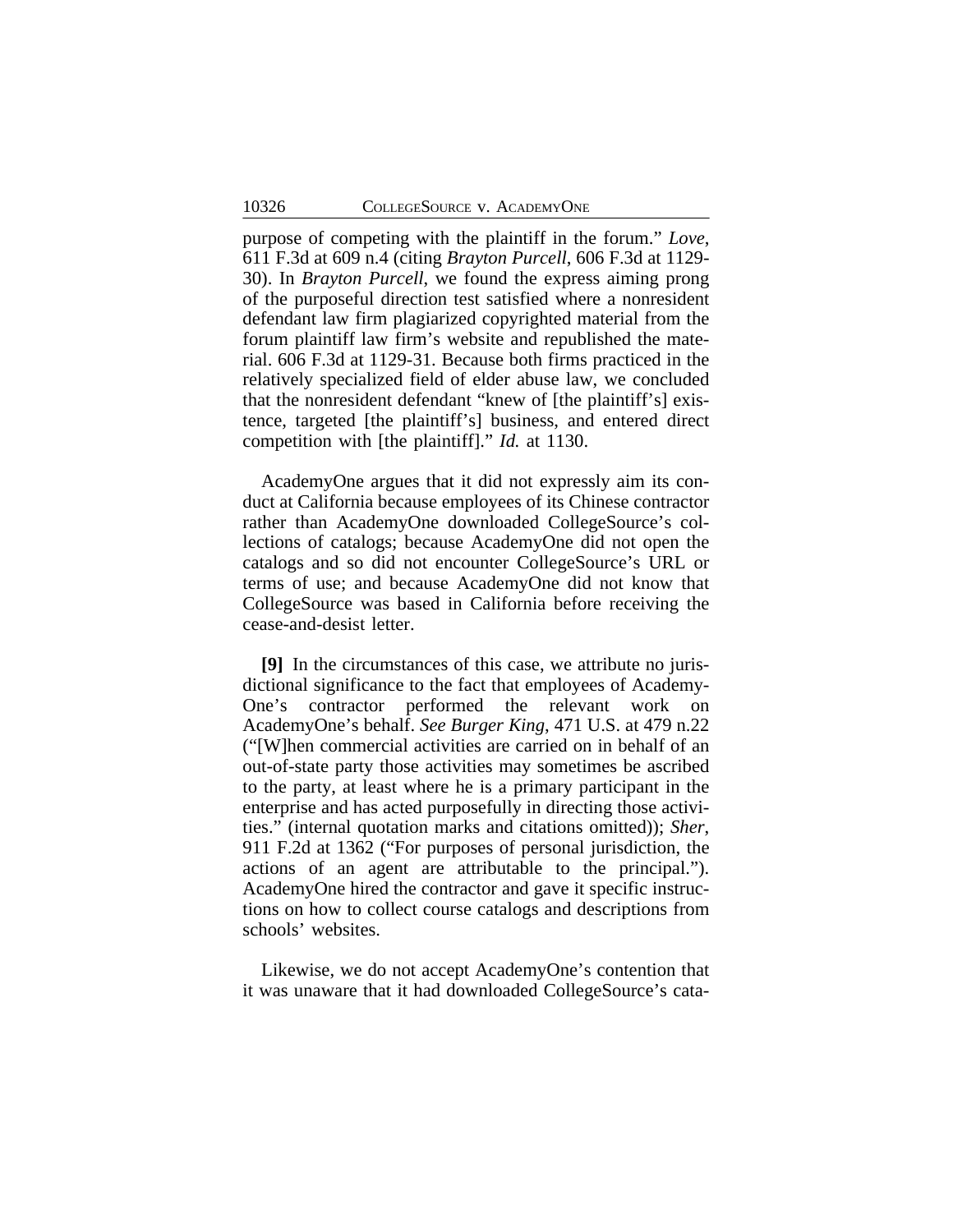logs and put them onto its own websites. AcademyOne's CEO, Moldoff, filed a declaration in the district court stating that AcademyOne's contractor's employees downloaded the .pdf files "without opening each individual files" so that "[n]o copyright notice or 'splash page' was seen by the contractor or any AcademyOne employee during the process." But Moldoff conceded that he did not personally supervise the contractor's work. Lin Zhou, AcademyOne's senior manager of development, testified in his deposition that the contractor opened the .pdf files during the data collection process in order to convert data in the catalogs into plain text usable in AcademyOne's databases. Because we are reviewing a dismissal for lack of personal jurisdiction, we resolve this factual conflict in CollegeSource's favor. *See Doe v. Unocal Corp.*, 248 F.3d 915, 922 (9th Cir. 2001).

AcademyOne's assertion that it was unaware of College-Source's California place of business prior to its receipt of the cease-and-desist letter is implausible, to say the least. CollegeSource and AcademyOne were direct competitors in a relatively small industry. Three AcademyOne employees registered for trial memberships with CollegeSource in order to evaluate their competitor's product. AcademyOne's vice president for marketing, Johnson, telephoned and emailed a CollegeSource sales representative in 2005, seeking to purchase CollegeSource's catalogs. AcademyOne's executive director for product strategy, Munkittrick, sent several emails to CollegeSource's CEO in 2005 and 2006 seeking to schedule conference calls. CollegeSource's CEO, Cooper, declared, "Our California phone number and address is prominently displayed on our website's 'Contacts' page." It is unclear how AcademyOne employees would have learned to contact the relevant officers at CollegeSource other than through the latter's website or a reference that would have made College-Source's California location clear. It is difficult to believe that a conference call could have been scheduled without consideration of the time zones (and therefore the locations) of the participants. It is also difficult to believe that AcademyOne,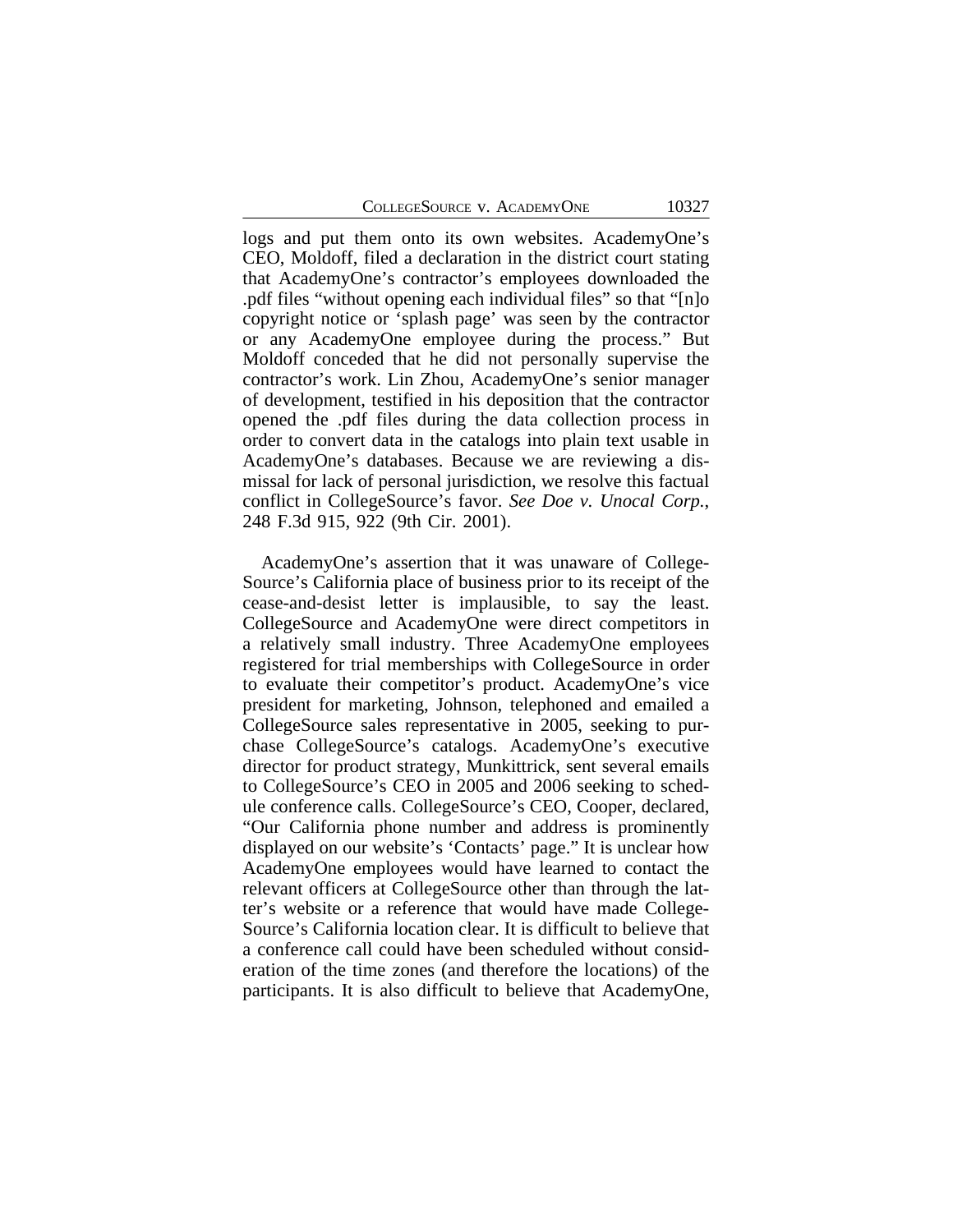a newcomer to the college transfer market, was unaware of the location of its principal competitor, which it contacted several times in order to propose a business relationship.

In any case, it is undisputed that AcademyOne maintained the misappropriated catalogs on its websites for several months before delivery of the cease-and-desist letter — and, CollegeSource alleges, for several weeks thereafter — affording ample opportunity for AcademyOne's employees to encounter CollegeSource's URL and terms of use, and so to discover that the catalogs came from CollegeSource. We also note that CollegeSource had earlier rebuffed AcademyOne's attempts to purchase this very material. AcademyOne's assertion that it was fortunate enough to obtain for free, unintentionally and unknowingly, the material that it had once unsuccessfully attempted to purchase strains credulity.

**[10]** Finally, we conclude that AcademyOne's alleged misappropriation of CollegeSource's catalogs inflicted "harm that the defendant knows is likely to be suffered in the forum state." *Brayton Purcell*, 606 F.3d at 1128 (quoting *Yahoo!*, 433 F.3d at 1206). CollegeSource has alleged economic loss based on AcademyOne's misappropriation of its catalogs and harm to CollegeSource's competitive edge in the market of assisting California students and schools in the college transfer process. We have repeatedly held that a corporation incurs economic loss, for jurisdictional purposes, in the forum of its principal place of business. *See Dole Food*, 303 F.3d at 1113- 14; *Panavision*, 141 F.3d at 1322 n.2; *Core-Vent Corp. v. Nobel Indus. AB*, 11 F.3d 1482, 1487 (9th Cir. 1993). Further, any harm to CollegeSource's competitive advantage, such as "decreased business and profits," was felt in the forum of the relevant market. *Brayton Purcell*, 606 F.3d at 1131.

2. Claim Arising out of, or Related to, Forum Activities

**[11]** CollegeSource's misappropriation claim arises out of the actions of AcademyOne and its contractor in downloading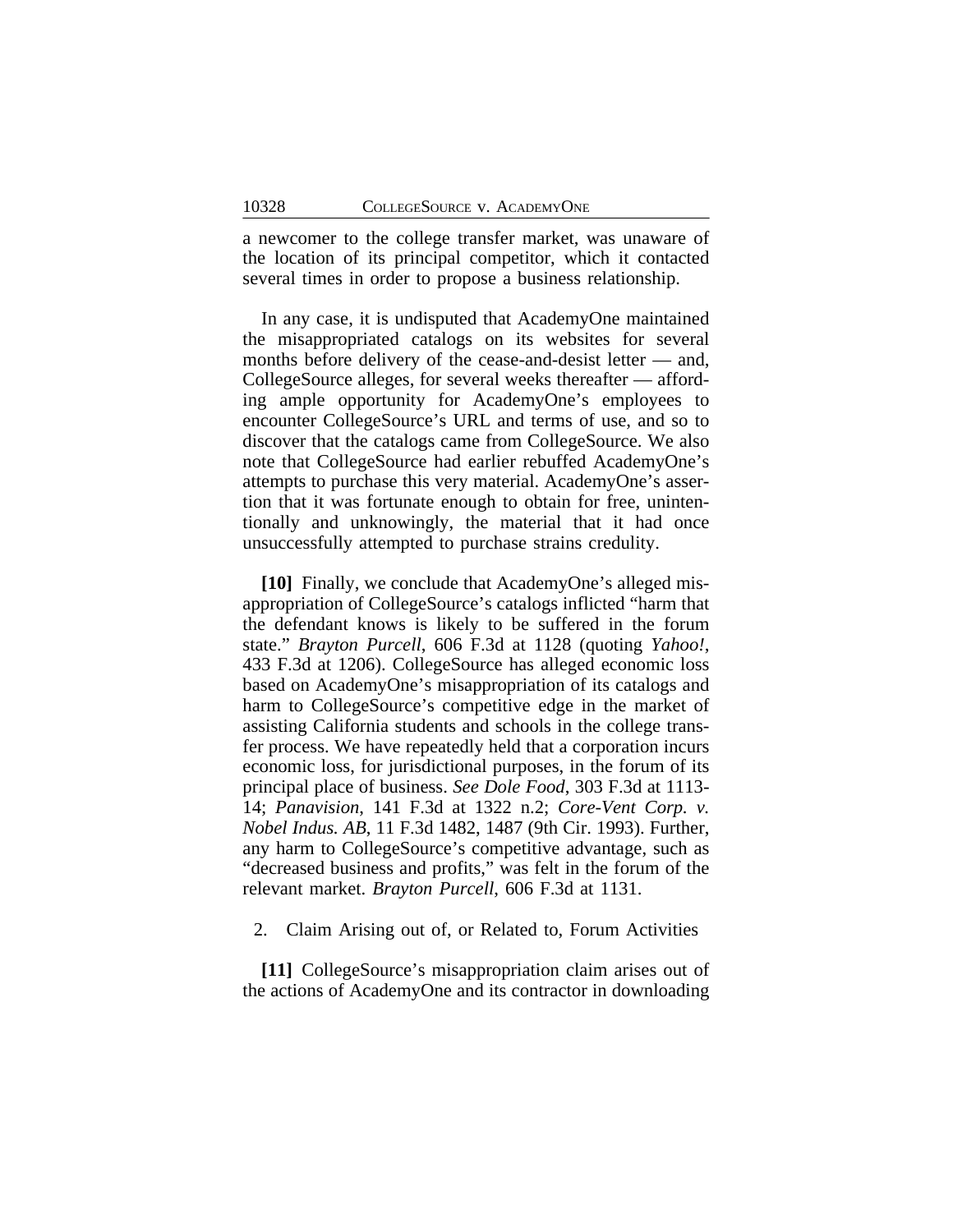and republishing CollegeSource's catalogs. AcademyOne contends that its alleged acts of misappropriation are not "forum activities" because it did not know that it was downloading material that belonged to CollegeSource, or that CollegeSource was located in California. As explained above, we reject those contentions and therefore conclude that CollegeSource's claims arise out of AcademyOne's activities in California.

#### 3. Reasonableness

Because CollegeSource has made a prima facie case that the assertion of specific jurisdiction over the defendant is constitutional, *Burger King*, 471 U.S. at 480, the burden shifts to AcademyOne to "present a compelling case" that the exercise of jurisdiction would be unreasonable and therefore violate due process. *Id*. at 477-78. In determining whether the exercise of jurisdiction comports with "fair play and substantial justice" and is therefore reasonable, we consider seven factors:

(1) the extent of the defendants' purposeful injection into the forum state's affairs; (2) the burden on the defendant of defending in the forum; (3) the extent of the conflict with the sovereignty of the defendant's state; (4) the forum state's interest in adjudicating the dispute; (5) the most efficient judicial resolution of the controversy; (6) the importance of the forum to the plaintiff's interest in convenient and effective relief; and (7) the existence of an alternative forum.

*Dole Food*, 303 F.3d at 1114.

**[12]** AcademyOne addresses only the first, second, and seventh of these factors. As to "purposeful injection" into California, AcademyOne reiterates its unsuccessful arguments that it did not expressly aim any acts at California and did not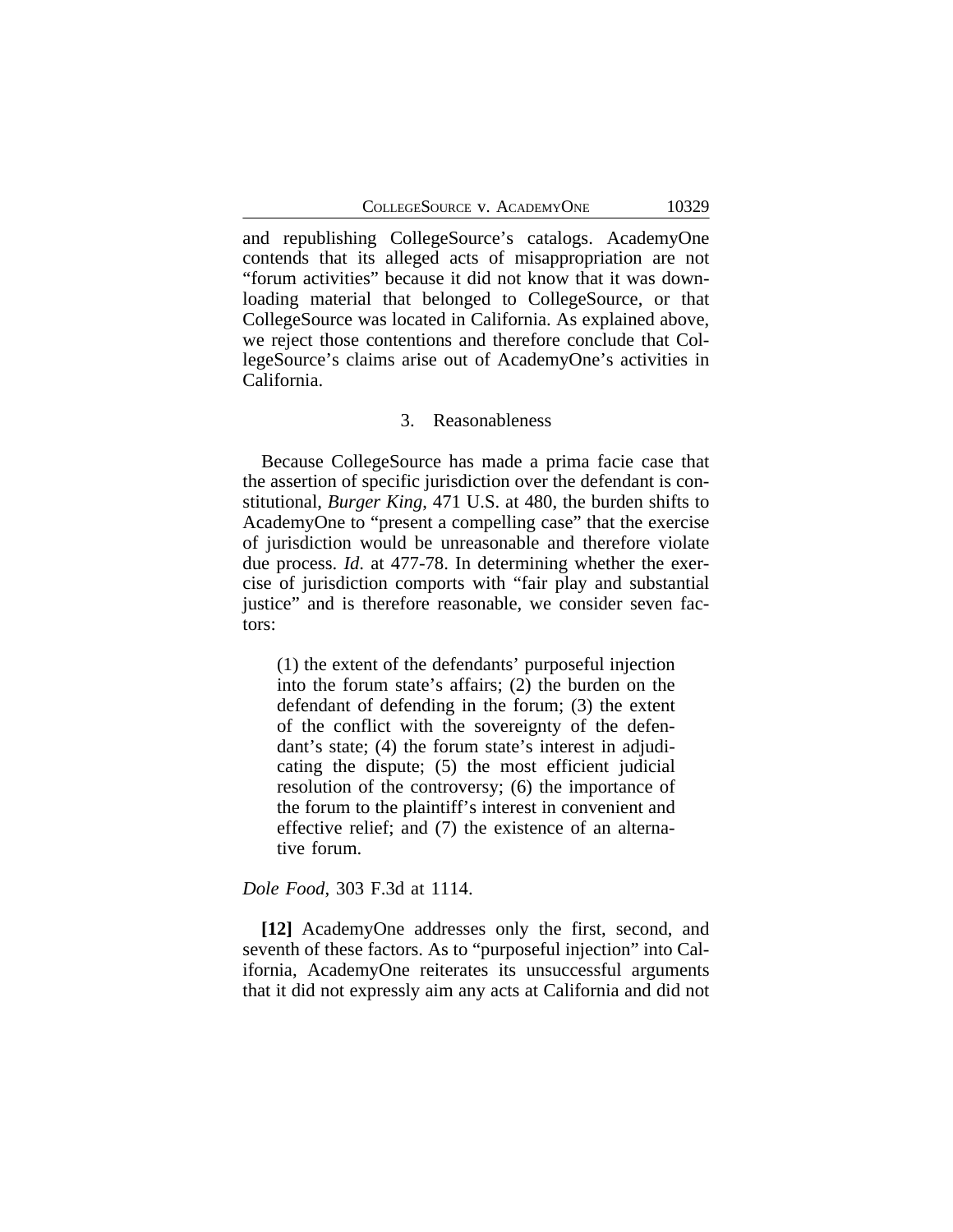know that CollegeSource was a California resident. We have already determined that AcademyOne purposefully directed its actions at California. Actions directed at a forum resident expected to cause harm in the forum constitute purposeful injection. *See, e.g.*, *Panavision*, 141 F.3d at 1323; *Ziegler v. Indian River Cnty.*, 64 F.3d 470, 475 (9th Cir. 1995). AcademyOne used California-specific AdWords and solicited California business by phone, email, and in-person marketing. Its websites include information on California schools and serve registered users who identified themselves as California residents. All of these contacts indicate purposeful injection. *See Caruth v. Int'l Psychoanalytical Ass'n*, 59 F.3d 126, 128 (9th Cir. 1995) (purposeful injection demonstrated by "mail, faxes, and telephone calls to California . . . , [defendant's] newsletter sent to California, [and] dues collected from California members").

As to the "burden" of litigating in California, AcademyOne argues that it is "a small company based in suburban Philadelphia" whose "key employees and witnesses are in Pennsylvania," such that defending this action in California would be "onerous." The record provides no support for the claim that AcademyOne is "small." Further, while some important witnesses, such as AcademyOne's CEO, Moldoff, may reside in Pennsylvania, others, such as the supervisor of Academy-One's Chinese contractor, do not. "[W]ith the advances in transportation and telecommunications and the increasing interstate practice of law, any burden [of litigation in a forum other than one's residence] is substantially less than in days past." *Menken v. Emm*, 503 F.3d 1050, 1060 (9th Cir. 2007) (quoting *CE Distrib., LLC v. New Sensor Corp.*, 380 F.3d 1107, 1112 (9th Cir. 2004)); *see also*, *e.g.*, *Dole Food*, 303 F.3d at 1115; *Panavision*, 141 F.3d at 1323. Indeed, AcademyOne's counsel was able to participate in oral argument on appeal before this court via videoconference. This factor favors AcademyOne, but only slightly.

As to the availability of a "suitable alternative forum," AcademyOne asserts that "[t]here is simply no reason that